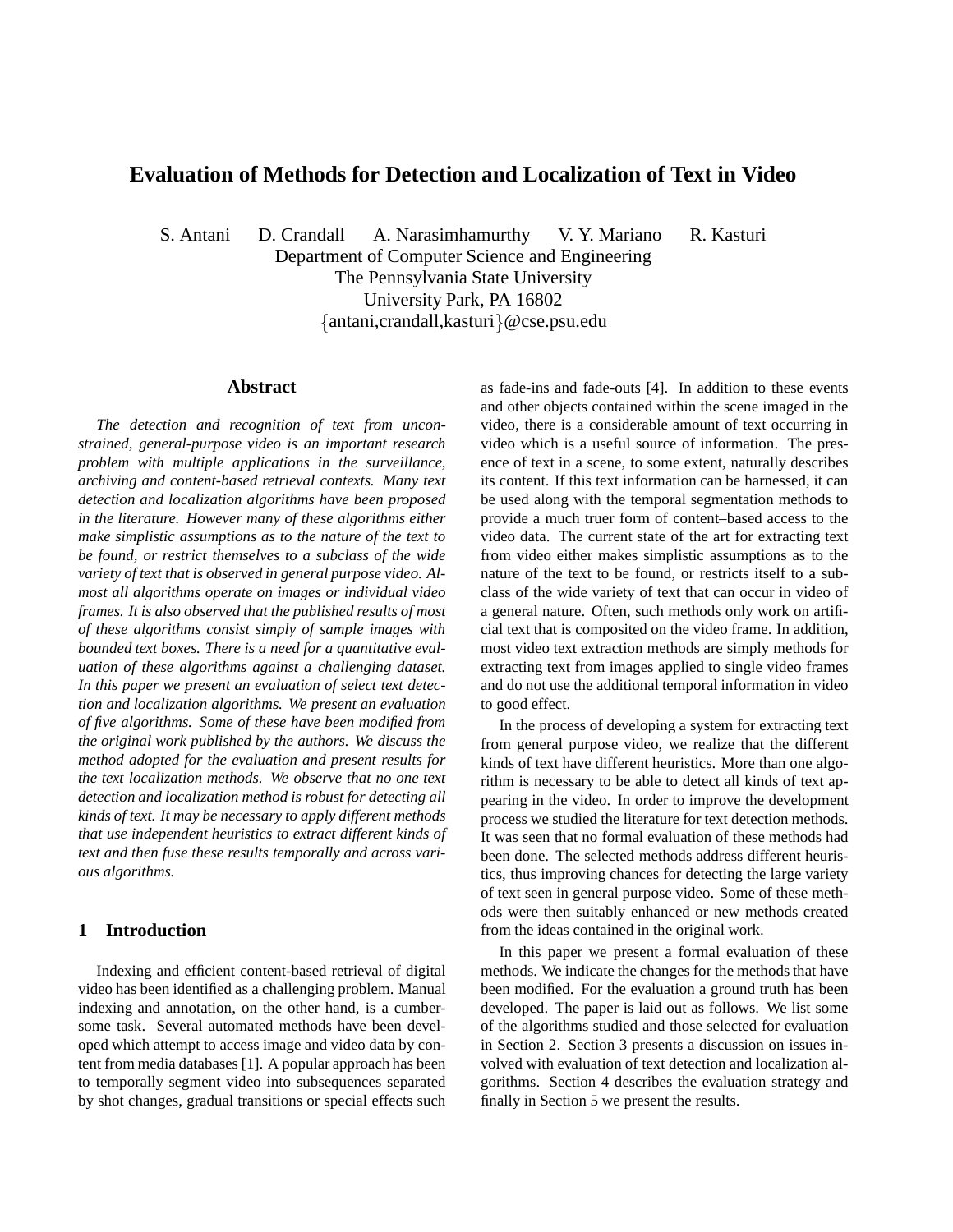## **2 Previous Work**

There is growing interest in the development of methods for detecting, localizing and segmenting text from video. We studied the methods published in the literature and applied some of the most promising methods to the system [5, 6, 7, 8, 10, 11, 13, 14, 16, 18, 19, 20]. The reader is referred to [17] for greater detail.

Of the methods seen in the literature, only those methods which we judged to be promising were selected. The selection was based on their applicability to general purpose video, use of features, ease of implementation and speed of detection. In addition to work done by others, we also include algorithms developed by us for evaluation. The algorithms chosen for evaluation are: **Method A** [3], **Method B** [9], **Method C**: based on initial idea published in [15], **Method D**: enhanced from initial idea published [2], and **Method E** [12]. Details on these methods can be found in the original work. We include details on the modifications here.

#### **2.1 Modified Algorithm : Method C**

Mitrea and de With [15] proposed a simple algorithm to classify video frame 4x4 pixel blocks into graphics or video based on the dynamic range and variation of gray levels within the block. We modified this method slightly and used it to classify blocks as text or non-text. The number of pixels in a 4x4 block that have similar gray levels is counted. If this number is less than a parameter and the dynamic range of the block is either less than or greater than two distinct thresholds, the block is classified as a text block.

#### **2.2 Modified Algorithm : Method D**

We have modified the method proposed by Chaddha et al [2] for classifying JPEG image blocks as text or non-text to work on MPEG-1 I-frames. While using only I-frames for detecting text is usually sufficient, for purposes of evaluation we operate the method on all I-, P- and B- frames. The DC coefficients are reconstructed for P- and B- frames. We have further refined it using an iterative thresholding scheme to improve performance. The method uses texture energy to classify 8x8 blocks as text or non- text and works as follows. An *a priori* subset of the 64 DCT coefficients in MPEG-encoded blocks is chosen. We chose the same subset used in the original paper. For each block, the sum of the absolute values of these coefficients is thresholded to categorize it as text or non-text.

The enhanced method builds on this idea as follows. A series of decreasing thresholds is iteratively applied from high to low and the appearance of more and more text blocks as the threshold is lowered is observed. Blocks that

are classified as text at a particular threshold are kept if they also have a 8-neighbor that was classified as text at the previous higher threshold. The motivation for this is that text regions usually have at least one of their component blocks detected at the high threshold, so we can grow the text region by lowering the threshold without creating as many false positives. Any blocks with no neighbors on the left or right are removed. We also throw out any blocks which appear to be due to a sharp luminance change between two large homogeneous regions. This is done by averaging the DC term of the DCT coefficients three blocks to the left and right of a target block. The energy of these blocks is also averaged. If the average luminance of the three on the right is greater than that of the left by a certain threshold, or viceversa, and the energies of the blocks are below a threshold, we conclude that this block was found because of a sharp luminance cliff and it is discarded. The final step is to apply the heuristic that text regions have to be wider than they are tall.

## **3 Evaluation of Text in Video : Issues and Discussion**

Unlike the evaluation of automated methods for detection and localization of video events and objects contained within the imaged scene, the evaluation of text detection and localization methods presents interesting challenges. For example, when evaluating video shot change events [4], it is sufficient to detect at which frame a shot change (or other video transition event) occurred. The algorithms can be effectively and fairly evaluated on their performance. In case of localization of vehicles, faces or other objects a tightly fitting bounding region is typically effective enough for the application and a fair evaluation can be achieved.

In case of automated text detection and localization methods, however, the degree of correctness is difficult to determine. This is because the the intent of text detection and localization is to recognize it for indexing, retrieval and other purposes. Also, humans tend to identify the text contained in the video as characters and words along a line, sentences, and paragraphs. Unfortunately, the algorithms that detect "text-like" regions within the video frame do not take this approach into consideration when applying the heuristics. The algorithms detect small regions that contain text and the size of the region (tightness of fit) is dependent on the data element used by the algorithm. For example, algorithms that operate on MPEG DC coefficients, will result in regions along 8x8 block boundaries, while those that use horizontal windows of certain length will have different boundaries. The ground truth is usually marked by rectangular bounded regions which include the inter-character and sometimes inter-word non-text pixels. Also, non-text pixels surrounding the characters but within the ground-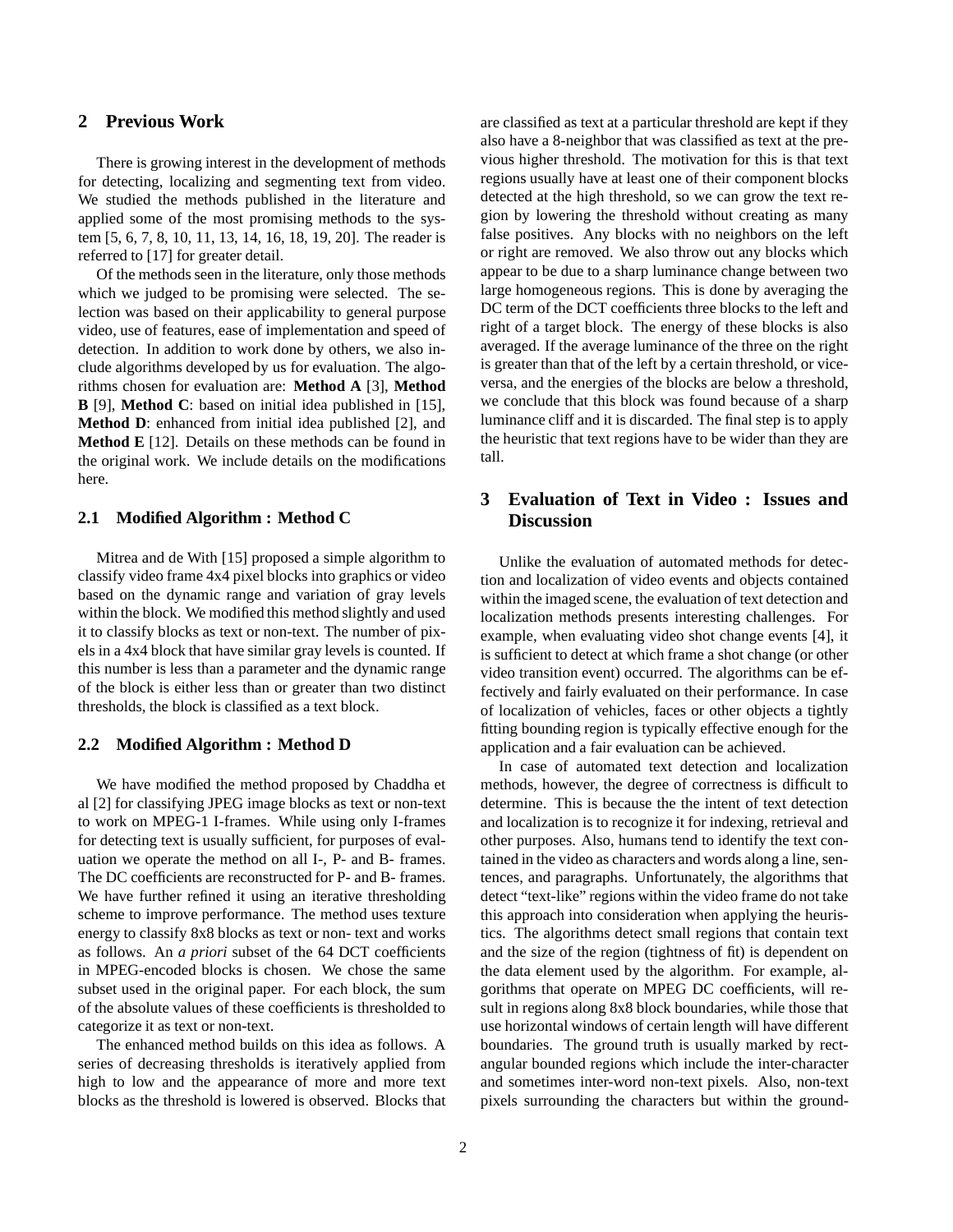truth bounded region are considered as text pixels. If an algorithm is very accurate and detects the text but not the surrounding or inter-character pixels, it suffers a penalty for being very precise in the form of a low recall (higher missed detections). Conversely an algorithm which operates on large blocks actually detects the text correctly but has a looser region boundary (due to operating block size) suffers the penalty in the form of low precision (higher false alarms).

Thus, in a sense, the algorithms are being evaluated unfairly. That is, they may be actually performing a little better that what is seen as a result of this evaluation. From our observations, we assess that the performance hit is approximately 5% in recall and precision.

# **4 Evaluation of Text Detection and Localization Algorithms**

### **4.1 Test Data**

Our test consists of nine MPEG-1 video sequences totaling 10299 frames. The sequences were captured at 30 frames per second and encoded in MPEG-1 with a 352x240 frame size. The sequences are portions of news broadcasts and commercials from various countries. The test database is challenging due to the poor quality and low contrast of these broadcasts. Text appears in a variety of colors, sizes, fonts, and language scripts.

The ground truth was performed frame-by-frame by humans using the ViPER tool from the University of Maryland. Bounding text box size, position, and orientation angle were specified to pixel-level accuracy. All regions distinguishable as text by humans were included in the ground truth, including text too small or fuzzy to be actually read but nevertheless identifiable as characters. Closely spaced words lying along the same horizontal were considered to belong to the same text instance. Separate lines of text were kept separate. The ground truth contains a total of 156 temporally-unique caption text instances (36491785 ground-truth pixels) and 146 scene text instances (57695829 ground-truth pixels). There are 302 text events in total.

#### **4.2 Evaluation criteria**

The ground truth defines tightly-bound text boxes for each frame. A good detection/localization algorithm would (ideally) produce similarly tight boxes. To evaluate the accuracy and tightness of fit of an algorithm's output, the pixel areas of the text regions in the ground truth are matched with the detected text regions. The evaluation is thus a frame-by-frame, pixel-by-pixel comparison of algorithm output with the ground truth. In case of non-horizontal oriented scene text, All pixels within the oriented bounding region are considered. During evaluation, each pixel in the test database is placed into one of three categories:

- **Detection:** Pixels belonging to text regions in the ground truth and regions identified as text by the localization algorithm.
- **False Alarm:** Pixels identified by the detection algorithm but not belonging to text regions in the ground truth.
- **Missed Detection:** Pixels belonging to the text regions in the ground truth and not identified by the algorithm.

The performance of an algorithm is quantified by its recall and precision, where:

$$
Recall = \frac{detects}{detects + missed \, detects}
$$
  

$$
Precision = \frac{detects}{detects + false \, alarms}
$$

Note that this pixel-level evaluation is very strict. Most actual applications would not require such precise localization. However our pixel-level criteria provides an easily measurable basis by which the relative performances of algorithms may be compared.

#### **5 Results and Discussion**

This section presents the results of the performance evaluation of the selected text detection and localization algorithms. Most of the parameters for the methods were kept as described in the original publication. Only those parameters which were highly dependent on the dataset were tuned on a small subset of the test dataset (approx. 1000 frames).

### **5.1 Performance Evaluation**

Table 1 presents the caption text detection and localization performances, while Table 2 shows evaluation results for scene text, for the five algorithms on the entire test dataset. The table shows the raw numbers of total number of text pixels in the ground truth, the detected, false alarm, and missed detected pixels, along with computed recall and precision rates.

The results show that for caption text, overall Method D produces the highest precision rate of the individual algorithms, while the precisions of the other algorithms are comparably similar. Method E shows the highest recall. For scene text, Method D has the highest precision followed by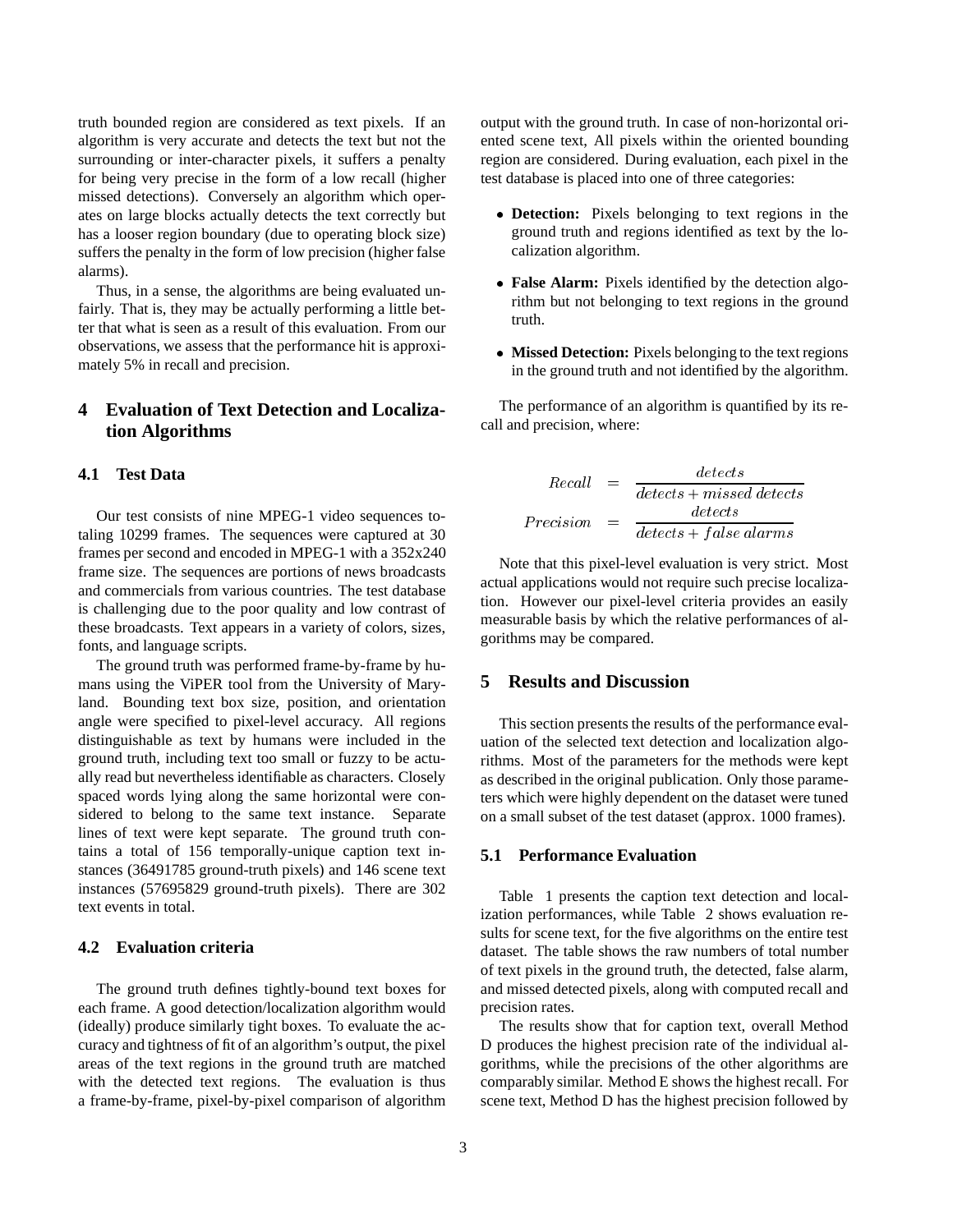| Algorithm  | <b>Text Pixels</b> | <b>Detects</b> | <b>FAs</b> | <b>MDs</b> | Precision | Recall |
|------------|--------------------|----------------|------------|------------|-----------|--------|
| Method A   | 36491785           | 14461593       | 62125359   | 22030192   | 39.63%    | 18.88% |
| Method B   | 36491785           | 14894707       | 45627542   | 21597078   | 40.82%    | 24.61% |
| Method $C$ | 36491785           | 15277954       | 59935070   | 21213831   | 41.87%    | 20.31% |
| Method D   | 36491785           | 26955906       | 119769022  | 9535879    | 73.87%    | 18.37% |
| Method E   | 36491785           | 17534331       | 35101135   | 18957454   | 48.05%    | 33.31% |

**Table 1. Detection/Localization Performance : Caption Text**

| Algorithm  | <b>Text Pixels</b> | <b>Detects</b> | <b>FAs</b> | <b>MDs</b> | Precision | Recall |
|------------|--------------------|----------------|------------|------------|-----------|--------|
| Method A   | 57695829           | 10016556       | 66570396   | 47679273   | 17.36%    | 13.08% |
| Method B   | 57695829           | 7283995        | 53238254   | 50411834   | 12.62%    | 12.04% |
| Method $C$ | 57695829           | 8398344        | 66814680   | 49297485   | 14.56%    | 11.17% |
| Method D   | 57695829           | 22207563       | 124517365  | 35488266   | 38.49%    | 15.14% |
| Method E   | 57695829           | 13878758       | 38756708   | 43817071   | 24.06%    | 26.37% |

**Table 2. Detection/Localization Performance : Scene Text**

| Method | Frames/sec. | Sec./frame |
|--------|-------------|------------|
|        | 0.9         | 1.17       |
| В      | 3.1         | 0.32       |
| ⊂      | 5.6         | 0.18       |
| ו ו    | 2.3         | 0.44       |
| F.     | 0.01        | 100        |

**Table 3. Approximate algorithm running time.**

Method E. Other methods have comparably similar results. Method E also has the highest recall for scene text.

The test database contains some very challenging scene text instances. For applications in surveillance and navigation, detecting scene text would be important. In other applications, such as video indexing, detecting scene text may not be important or even useful. Therefore scene text and caption text were evaluated separately. All of the algorithms perform better for caption text than the scene text.

The recall and precision rates of the algorithms in our evaluation are relatively low and perhaps highlight the need for better text detection and localization algorithms. Recently very high localization rates were presented in a method developed by Zhong et al [21]. We are presently evaluating that algorithm and propose the present the results at the workshop. A solution to improving the precision and recall values of the methods is to apply algorithm fusion to combine the outputs of multiple existing algorithms to produce better outputs. Each algorithm uses an independent set of features and heuristics and so a fusing of outputs of multiple algorithms is likely to be beneficial.

#### **5.2 Running time**

Table 3 gives approximate running times for our implementation of each of the algorithms on an SGI Octane workstation. The times include overhead resulting from I/O and MPEG stream decompression. The times are approximate since our implementations have not necessarily been fully optimized. Our implementation of the Method D was found to be the fastest (10.9 frames/sec.). This is in part because the MPEG stream need not be fully decompressed since it operates on raw DCT values. The value for this method in the table is 2.3 frames/sec. because P and B frames need to be decompressed completely and then DC coefficients need to be generated for these.

#### **6 Conclusion**

We have reviewed proposed text detection and localization algorithms. Several of the most promising were implemented and evaluated on a challenging dataset. The results show the strengths and weaknesses of the various algorithms. Methods D is the best algorithm in terms of precision and Method E the best in recall rate. We have also